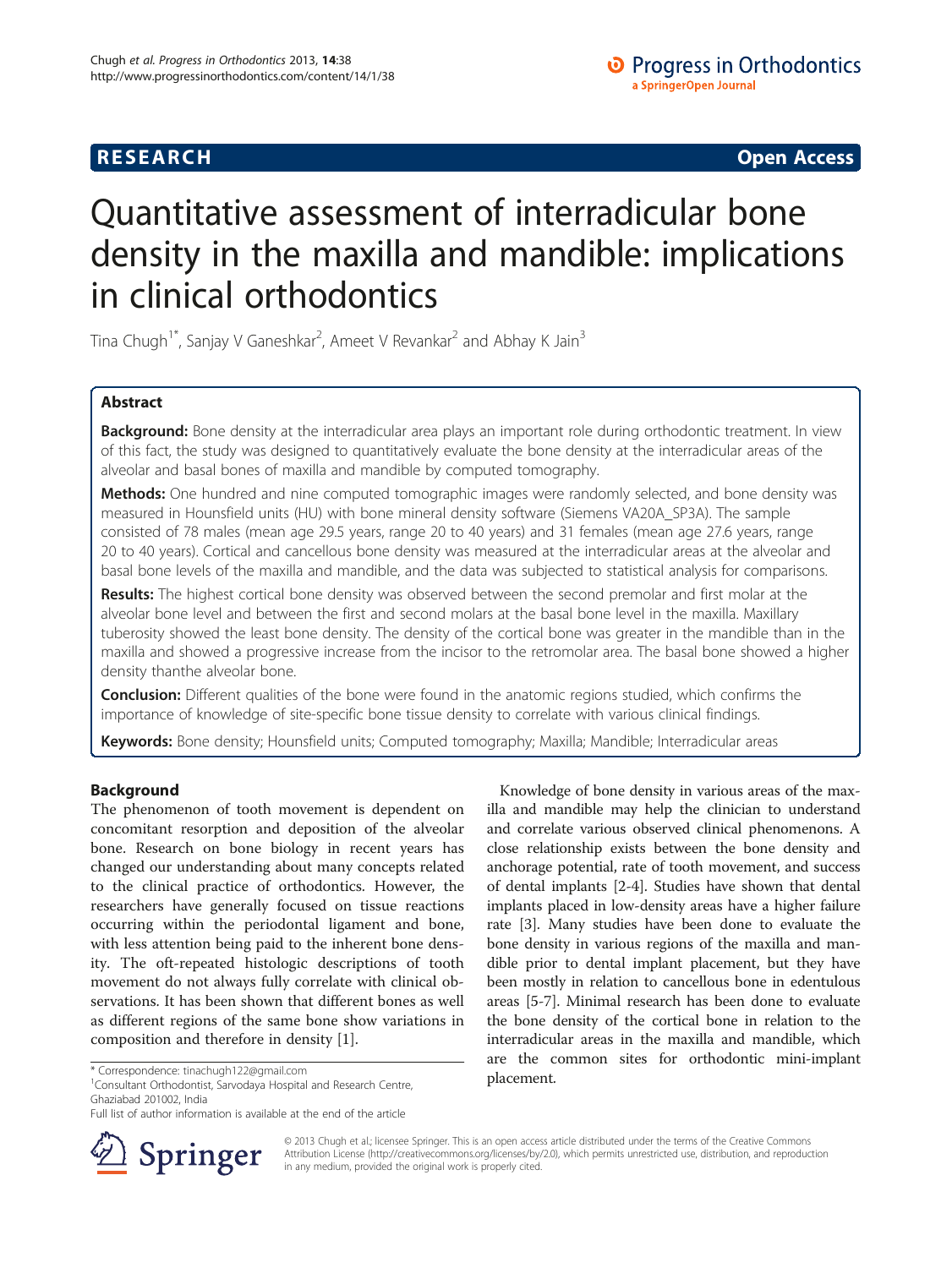The present study was undertaken to quantitatively evaluate the density of the alveolar and basal bones of the maxilla and mandible in interradicular areas by computed tomography. The Hounsfield value of the alveolar and basal bones will provide guidelines for planning anchorage and placement of orthodontic mini-implants.

# Methods

One hundred and nine computed tomographic (CT) scans were randomly obtained from Hubli Scan Centre, Hubli, Karnataka, India. The scans were of patients who had been investigated for trauma, and their history was negative for any metabolic disorder that could affect bone density.

- The criteria for sample selection were as follows:
- Indian ethnicity
- Either male/female with age ranging from 20 to 40 years
- Good-quality CT images
- All permanent teeth erupted from the right second molar to the left second molar
- No pathologic bone loss present
- No history of previous orthodontic treatment
- No history of any general disease or pathologic lesions in the jaw
- No history of medications that affect bone density

Bone density was measured at the alveolar and basal bone levels in Hounsfield units (HU) using bone mineral density software (Siemens VA20A\_SP3A, Munich, Germany) incorporated in the CT machine. Scans were made according to the following technical protocol: 128-slice spiral CT scanner, 120 kV, 100 mAs, 188-mm field of view, 0.6-mmthick slices, 0.4-mm increments, ultrahigh resolution, Kernel H60s sharp, window dental, 1.0 zoom (no zoom), and 0° gantry angulation. The scanner was calibrated daily before it was used for the first patient, according to the manufacturer's guidelines. In addition to the axial tomograms, reconstructions were made in coronal and sagittal planes in order to easily locate the axial image at the required level of the alveolar and basal bones.

To measure the bone density of the alveolar bone, a CT section (axial image) was taken 5 to 7 mm from the alveolar crest area in the premolar and molar areas. To measure the bone density at the basal bone level, another section is selected at 2 to 5 mm above the root apex of the premolars and molars. The density of the bones was measured in HU in the following interradicular areas, namely between the two central incisors (1-1), between the central and lateral incisors (1-2), between the canine and first premolar (3-4), between the first and second premolars (4-5), between the second premolar and first molar (5-6), and between the first and second molars (6-7), the maxillary tuberosity (MT), and the retromolar area in the mandible (RM). At each area, the density of the buccal cortical, cancellous, and palatal or lingual cortical bones at the alveolar bone level was measured. Also, the density of the buccal cortical and cancellous bones at the basal bone level was measured. At the retromolar area of the mandible, the bone density at the buccal and lingual sides of the crest of the ridge was measured. While measuring the density of the cortical bone, its center point was taken. The density of the cancellous bone was measured at the trabeculae, located halfway buccolingually between the buccal and palatal or lingual cortical plates (Figure 1).

The examiner measured the bone density of each area three times on each of the axial images for both right and left sides. The mean of the six values was taken for each area. The data was subjected to statistical analysis. To analyze differences of the bone density at the incisor, canine, premolar, molar, and retromolar or tuberosity areas in the maxilla and mandible, the Newman-Keuls

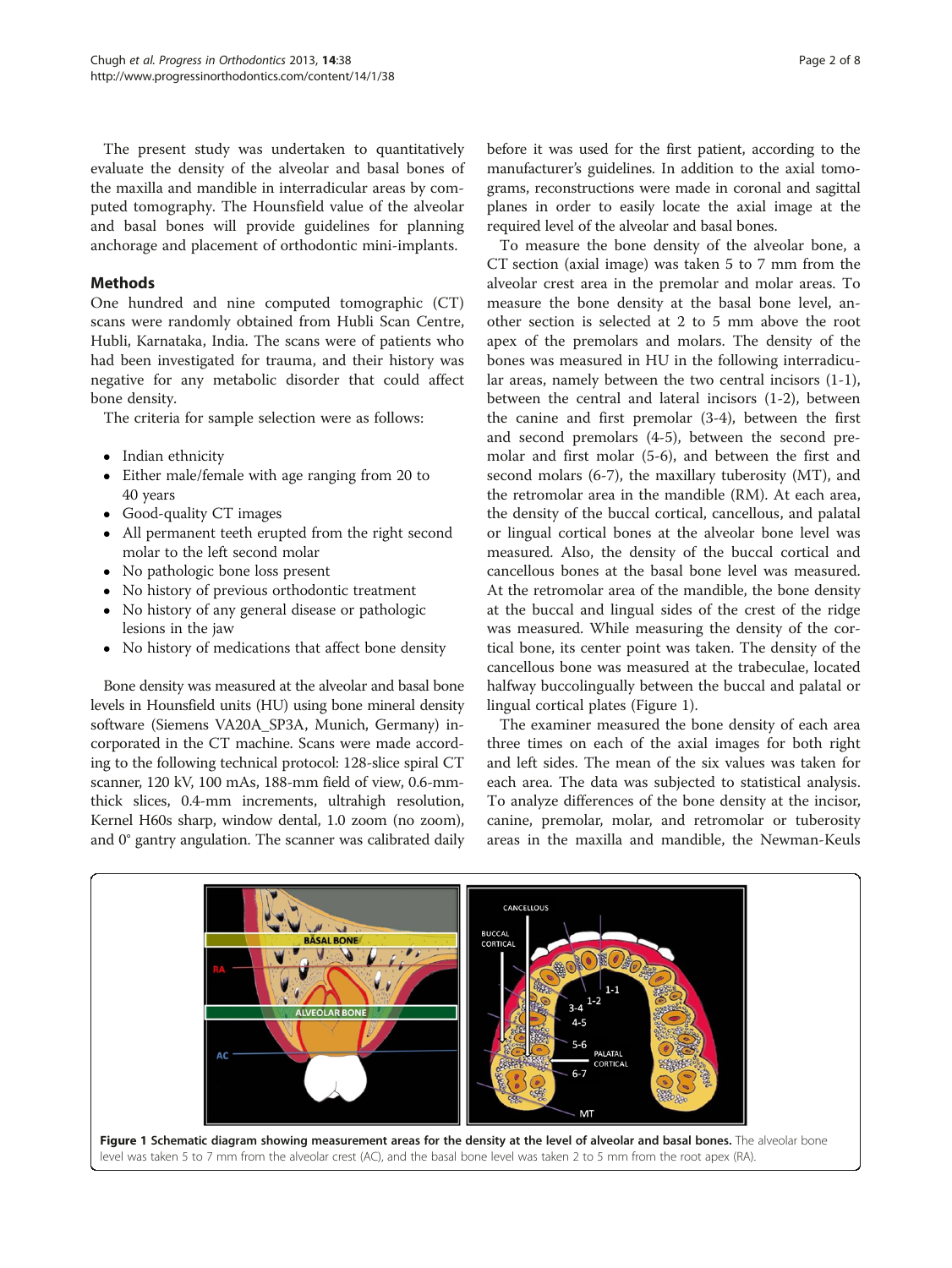multiple post hoc procedure was performed. Student's ttest was done to compare the bone density of the alveolar and basal bones and that of the maxilla and mandible.

## Results

When the mean values (right and left) were calculated for each area, the overall bone density was approximately between 1,020 and 1,520 HU for the maxillary alveolar cortical bone except for the maxillary tuberosity (888 HU in the buccal and 970 HU in the palatal cortical bone), and between 1,266 and 1,546 HU at the basal cortical bone except for the tuberosity (970 HU). The density of the cancellous bone of the maxilla ranged approximately between 411 and 483 HU except for the lowest density of the alveolar tuberosity area (362 HU). The overall bone density for the maxillary alveolar bone was highest between the second premolar and first molar (5-6) for both buccal and palatal cortical alveolar bones, and between the first and second molars (6-7) for the buccal cortex of the basal bone. The lowest density was found at MT for both alveolar and basal bones. The buccal cortical basal bone density values showed a progressive increase from the midline area (1-1) till the molar area (6-7). For the alveolar and basal cancellous bones, the density at MT was lower than that at other sites (Table 1).

For the mandible, cortical bone density values were between 1,267 and 1,734 HU at the alveolar bone and between 1,588 and 1,728 HU at the basal bone. The cancellous bone in the mandible had densities between 456 and 492 HU at the alveolar bone and 453 and 518 HU at the basal bone. At the mandibular alveolar bone level, the buccal cortical plate was the weakest in the

midline area (1-1), and there was a progressive increase in the bone density from the midline (1-1) to RM. The density at RM was the highest. The lingual cortical bone showed the same trend as the buccal cortical bone. At the basal cortical bone, the area between the first and second molars (6-7) showed the highest bone density, followed by the area between the second premolar and first molar (5-6). The midline area (1-1) showed the least density. At the alveolar cancellous bone, the highest density was found between the first and second molar area (6-7) and the least in RM. For the basal cancellous bone, the interradicular area between the first and second premolars (4-5) showed the highest density values and the area between the central and lateral incisors (1-2) showed the least (Table [2\)](#page-3-0).

When a pairwise comparison of density at the seven interradicular areas was done using the Newman-Keuls multiple post hoc procedure for the maxilla and mandible (Tables [3](#page-4-0) and [4](#page-5-0)), statistically significant differences were found between bone densities of any two areas. When the comparison was done between the alveolar and the basal bone, the basal bone was found to have significant higher density values for most of the interradicular areas than the alveolar bone for both the maxilla and mandible. The bone density was found to be significantly higher in the mandible than in the maxilla.

# **Discussion**

Numerous approaches have been used to assess bone tissue density such as conventional radiography, dualenergy X-ray absorptiometry, digital image analysis, ultrasound, and CT. Most of these methods are impractical for routine clinical use. CT is an established non-invasive method for acquiring bone images prior to dental implant

|  | Table 1 Mean density values (right and left) of the density of alveolar and basal bones of the maxilla |
|--|--------------------------------------------------------------------------------------------------------|
|--|--------------------------------------------------------------------------------------------------------|

|                       |           | $1 - 1$                  | $1-2$    | $3 - 4$  | $4 - 5$  | 5-6      | $6 - 7$  | МT     |
|-----------------------|-----------|--------------------------|----------|----------|----------|----------|----------|--------|
| Alveolar bone         |           |                          |          |          |          |          |          |        |
| Buccal cortical bone  | Mean (HU) | 1,112.44                 | 1,019.90 | 1,152.37 | 1,286.45 | 1,404.22 | 1,383.11 | 888.12 |
|                       | <b>SD</b> | 141.22                   | 125.57   | 158.19   | 148.01   | 110.91   | 133.94   | 106.33 |
| Cancellous bone       | Mean (HU) | 502.18                   | 451.17   | 420.07   | 448.77   | 463.83   | 466.57   | 362.21 |
|                       | <b>SD</b> | 56.78                    | 59.15    | 78.61    | 73.96    | 77.82    | 64.82    | 63.57  |
| Palatal cortical bone | Mean (HU) | $\overline{\phantom{a}}$ | 1,158.18 | 1,274.71 | 1,353.87 | 1,426.63 | 1,520.14 | 969.78 |
|                       | <b>SD</b> | $\overline{\phantom{a}}$ | 148.55   | 149.98   | 144.10   | 122.10   | 100.68   | 104.04 |
| Basal bone            |           |                          |          |          |          |          |          |        |
| Buccal cortical bone  | Mean (HU) | 1,175.76                 | 1,266.41 | 1,373.10 | 1,461.72 | 1,501.49 | 1,545.56 | 933.12 |
|                       | <b>SD</b> | 124.10                   | 119.01   | 151.49   | 118.24   | 118.21   | 120.82   | 80.73  |
| Cancellous bone       | Mean (HU) | 447.81                   | 425.01   | 431.56   | 429.26   | 432.16   | 483.46   | 411.34 |
|                       | <b>SD</b> | 81.12                    | 84.82    | 73.33    | 64.31    | 66.36    | 77.38    | 60.34  |

1-1, interradicular area between the two central incisors; 1-2, interradicular area between the central and lateral incisors; 3-4, interradicular area between the canine and first premolar; 4-5, interradicular area between the first and second premolars; 5-6, interradicular area between the second premolar and first molar; 6-7, interradicular area between the first and second molars; MT, maxillary tuberosity; SD, standard deviation.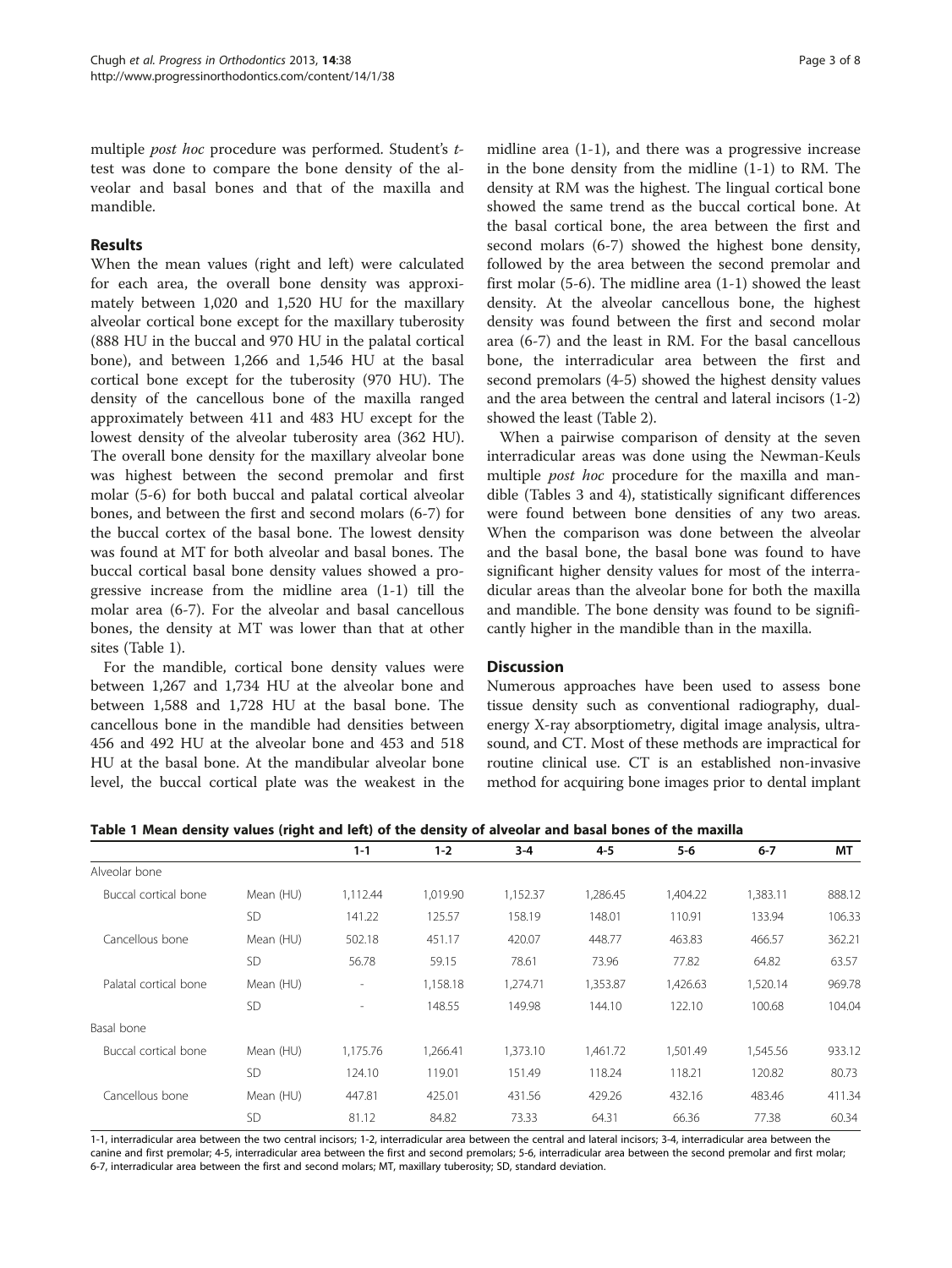|                       |           | $1 - 1$  | $1-2$    | $3 - 4$  | $4 - 5$  | $5 - 6$  | $6 - 7$  | RM       |
|-----------------------|-----------|----------|----------|----------|----------|----------|----------|----------|
| Alveolar bone         |           |          |          |          |          |          |          |          |
| Buccal cortical bone  | Mean (HU) | ,237.06  | 1,266.93 | 1,362.94 | 1,472.75 | 1,528.69 | 1,613.71 | 1,720.25 |
|                       | <b>SD</b> | 201.08   | 156.72   | 143.87   | 153.92   | 132.02   | 101.73   | 104.61   |
| Cancellous bone       | Mean (HU) | 495.21   | 486.17   | 472.21   | 481.64   | 485.05   | 491.83   | 456.27   |
|                       | <b>SD</b> | 73.98    | 61.37    | 67.65    | 77.62    | 73.62    | 67.80    | 93.98    |
| Lingual cortical bone | Mean (HU) | 1,342.70 | 1,382.80 | 1,486.58 | 1,552.02 | 1,603.06 | 1,668.27 | 1,734.23 |
|                       | <b>SD</b> | 177.58   | 119.07   | 85.27    | 66.34    | 68.13    | 78.93    | 109.98   |
| Basal bone            |           |          |          |          |          |          |          |          |
| Buccal cortical bone  | Mean (HU) | 1,459.68 | 1,518.68 | 1,567.50 | 1,638.42 | 1,684.27 | 1,728.98 | 1,549.51 |
|                       | <b>SD</b> | 127.39   | 89.47    | 98.67    | 88.79    | 84.42    | 103.75   | 102.06   |
| Cancellous bone       | Mean (HU) | 470.47   | 453.38   | 489.32   | 518.43   | 512.48   | 456.88   | 484.32   |
|                       | <b>SD</b> | 75.43    | 74.39    | 73.11    | 81.87    | 81.33    | 66.76    | 71.30    |

<span id="page-3-0"></span>Table 2 Mean values (right and left) of the density of alveolar and basal bones of the mandible

1-1, interradicular area between the two central incisors; 1-2, interradicular area between the central and lateral incisors; 3-4, interradicular area between the canine and first premolar; 4-5, interradicular area between the first and second premolars; 5-6, interradicular area between the second premolar and first molar; 6-7, interradicular area between the first and second molars; RM, retromolar area in the mandible; SD, standard deviation.

placement. Quantitative computed tomography (QCT) has the major advantage of enabling the trabecular and cortical bone densities to be evaluated separately. It allows precise three-dimensional anatomic localization and furnishes direct density measurements, expressed in HU [[5\]](#page-6-0).

The bone density in the midline area was found to be low in both the maxilla and mandible relative to other interradicular areas. It could be possibly due to development of the mandible in two halves (right and left bodies). This separation present at the midline symphysis menti is gradually eliminated between the 4th and 12th months after birth, when ossification converts the syndesmosis into a synostosis, uniting the two halves. The presence of the synostosis joint in this region could be the possible cause of a lesser density in this region [\[8](#page-6-0)]. The presence of less density in the midline area of the maxilla explains the splitting of the midpalatal suture during rapid maxillary expansion and creation of midline diastema. The same finding was observed by Moon et al [[9\]](#page-6-0) in their study. They compared the bone density in various regions of the palate and found the lowest density in the vicinity of the midpalatal suture.

The density in the maxilla and mandible increased progressively from the midline towards the posterior region, which could be explained by distribution of occlusal force during mastication. The maximum biting forces are found to increase from the anterior towards the posterior teeth [\[10\]](#page-6-0). The highest density between the first and second molars in the basal bone could be explained by the presence of the zygomatic buttress. The zygomatic buttress is a strong bony pillar that provides pressure absorption and transduction in the facial skeleton [\[11](#page-6-0)]. The increased bone density in this area could be responsible for a stronger bone structure. The presence of least density at the tuberosity region could be due to the absence of direct mechanical stimulation in that region. The highest density at the retromolar area could also be explained by the presence of thick oblique ridges in that area as well as attachment of the muscles of mastication in that area. Furthermore, cortical bone thickness in the mandible showed a gradual increase from the anterior to the posterior region [\[12,13](#page-6-0)]. Thus, the results suggest that the mandibular posterior area contains denser and thicker cortical bone.

The basal bone was found to be denser than the alveolar bone for both the maxilla and mandible (Additional file [1](#page-6-0): Graphs 1 and 2). This difference can be attributed to the transmission of masticatory forces to the basal bone through the teeth. However, the bone density at the retromolar bone was found to be significantly higher at the alveolar region compared to the basal region, which could be because of the presence of thick oblique ridges in that region. The mandible was found to have higher density values than the maxilla (Additional file [1](#page-6-0): Graphs 3 and 4), which could be explained by the difference in loads (compression, tension, and torsion) to which the maxilla and mandible are exposed [[2\]](#page-6-0). Functional loading dictates the osseous anatomy of opposing jaws. The mandible is subjected to substantial torsion and flexion caused by muscle pull and masticatory function. Thick and dense mandibular cortices are needed to resist the torsional and bending strain. The maxilla, however, is loaded predominately in compression. It has no major muscle attachments and transfers much of its load to the rest of the cranium. Because of the entirely different functional role, the maxilla ispredominantly trabecular with thin cortices.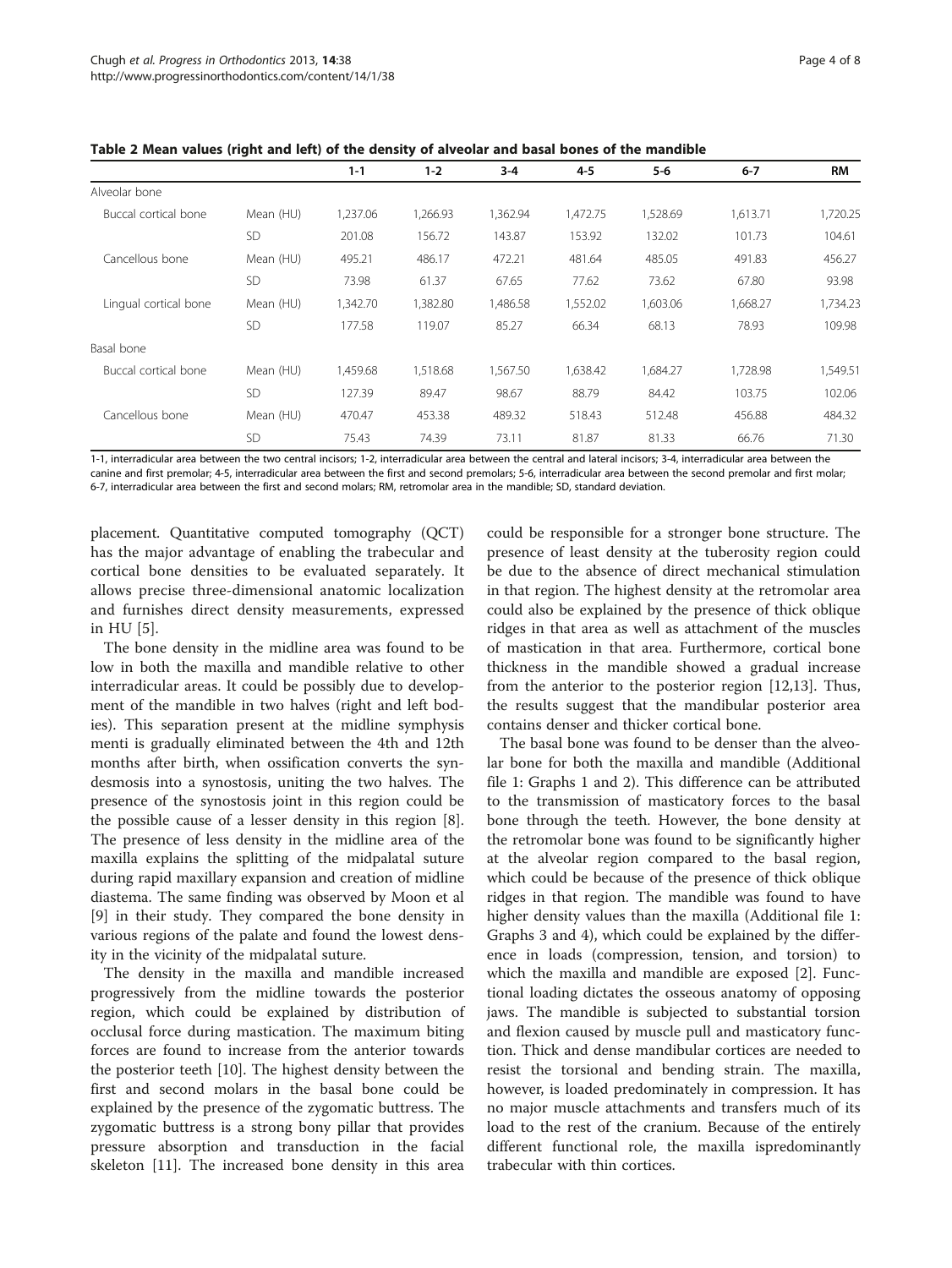| <b>Variables</b>      | <b>Sides</b> | $1 - 1$  | $1 - 2$  | $3 - 4$  | $4 - 5$  | $5-6$    | $6 - 7$  | MT     |
|-----------------------|--------------|----------|----------|----------|----------|----------|----------|--------|
| Maxilla alveolar bone |              |          |          |          |          |          |          |        |
| Buccal cortical       | Mean         | 1,112.40 | 1,019.90 | 1,152.40 | 1,286.50 | 1,404.20 | 1,383.10 | 888.13 |
|                       | $1 - 1$      |          |          |          |          |          |          |        |
|                       | $1 - 2$      | 0.0000   |          |          |          |          |          |        |
|                       | $3 - 4$      | 0.0269   | 0.0000   |          |          |          |          |        |
|                       | $4 - 5$      | 0.0000   | 0.0000   | 0.0000   |          |          |          |        |
|                       | $5-6$        | 0.0000   | 0.0000   | 0.0000   | 0.0000   |          |          |        |
|                       | $6 - 7$      | 0.0000   | 0.0000   | 0.0000   | 0.0000   | 0.2421   |          |        |
|                       | MT           | 0.0000   | 0.0000   | 0.0000   | 0.0000   | 0.0000   | 0.0000   |        |
| Palatal cortical      | Mean         |          | 1,158.20 | 1,274.70 | 1,353.90 | 1,426.60 | 1,520.10 | 969.78 |
|                       | $1 - 1$      |          |          |          |          |          |          |        |
|                       | $1 - 2$      |          |          |          |          |          |          |        |
|                       | $3 - 4$      |          | 0.0000   |          |          |          |          |        |
|                       | $4 - 5$      |          | 0.0000   | 0.0000   |          |          |          |        |
|                       | $5 - 6$      |          | 0.0000   | 0.0000   | 0.0000   |          |          |        |
|                       | $6 - 7$      |          | 0.0000   | 0.0000   | 0.0000   | 0.0000   |          |        |
|                       | MT           |          | 0.0000   | 0.0000   | 0.0000   | 0.0000   | 0.0000   |        |
| Maxilla basal bone    |              |          |          |          |          |          |          |        |
| Buccal cortical       | Mean         | 1,175.80 | 1,266.40 | 1,373.10 | 1,461.70 | 1,501.50 | 1,545.60 | 933.13 |
|                       | $1 - 1$      |          |          |          |          |          |          |        |
|                       | $1 - 2$      | 0.0000   |          |          |          |          |          |        |
|                       | $3 - 4$      | 0.0000   | 0.0000   |          |          |          |          |        |
|                       | $4 - 5$      | 0.0000   | 0.0000   | 0.0000   |          |          |          |        |
|                       | $5 - 6$      | 0.0000   | 0.0000   | 0.0000   | 0.0148   |          |          |        |
|                       | $6 - 7$      | 0.0000   | 0.0000   | 0.0000   | 0.0000   | 0.0069   |          |        |
|                       | MT           | 0.0000   | 0.0000   | 0.0000   | 0.0000   | 0.0000   | 0.0000   |        |

### <span id="page-4-0"></span>Table 3 Pairwise comparison of the seven areas with different variables by the Newman-Keuls multiple post hoc procedure

1-1, interradicular area between the two central incisors; 1-2, interradicular area between the central and lateral incisors; 3-4, interradicular area between the canine and first premolar; 4-5, interradicular area between the first and second premolars; 5-6, interradicular area between the second premolar and first molar; 6-7, interradicular area between the first and second molars; MT, maxillary tuberosity; SD, standard deviation.

The sample in the present study showed almost a similar bone density value pattern in the maxilla and mandible as observed by Park et al [\[14](#page-6-0)] in a Korean population, except that they found the highest bone density in the canine premolar region of the maxilla. In general, bone density values were found to be higher in an Indian population than in a Korean population [[14,](#page-6-0)[15\]](#page-7-0). Differences in metabolic or lifestyle factors account for a larger share of the racial differences in bone mass. Lifestyle factors such as dietary calcium intake, physical activity, smoking, and alcohol intake have been found to influence bone density [\[16](#page-7-0)]. Another reason which could be possible for the variation in the observed bone mineral density values is the difference in methodological approach such as the use of different slice thickness, software, CT machines, etc. [[17\]](#page-7-0).

When a pairwise comparison of density at the seven interradicular areas was done, differences between bone

densities of any two areas were found to be very highly significant. This makes knowledge of site-specific bone density important prior to planning anchorage strategies and placement of mini-implants.

In general, the rate of tooth movement is inversely related to the bone density. As the bone density decreases, the rate of tooth movement increases [[2\]](#page-6-0). In the current investigation, the alveolar process supporting the mandibular molars has been found to be denser than that supporting the maxillary molars, thereby offering more resistance to tooth movement. This could explain as one of the reasons for mandibular molars having a higher anchorage value than the maxillary molars. The high-density bone is formed as the leading roots are moved mesially. After a few months of mesial translation, the trailing roots engage the high-density bone formed by the leading root and the rate of tooth movement declines [[2\]](#page-6-0). In the areas of low bone density, it is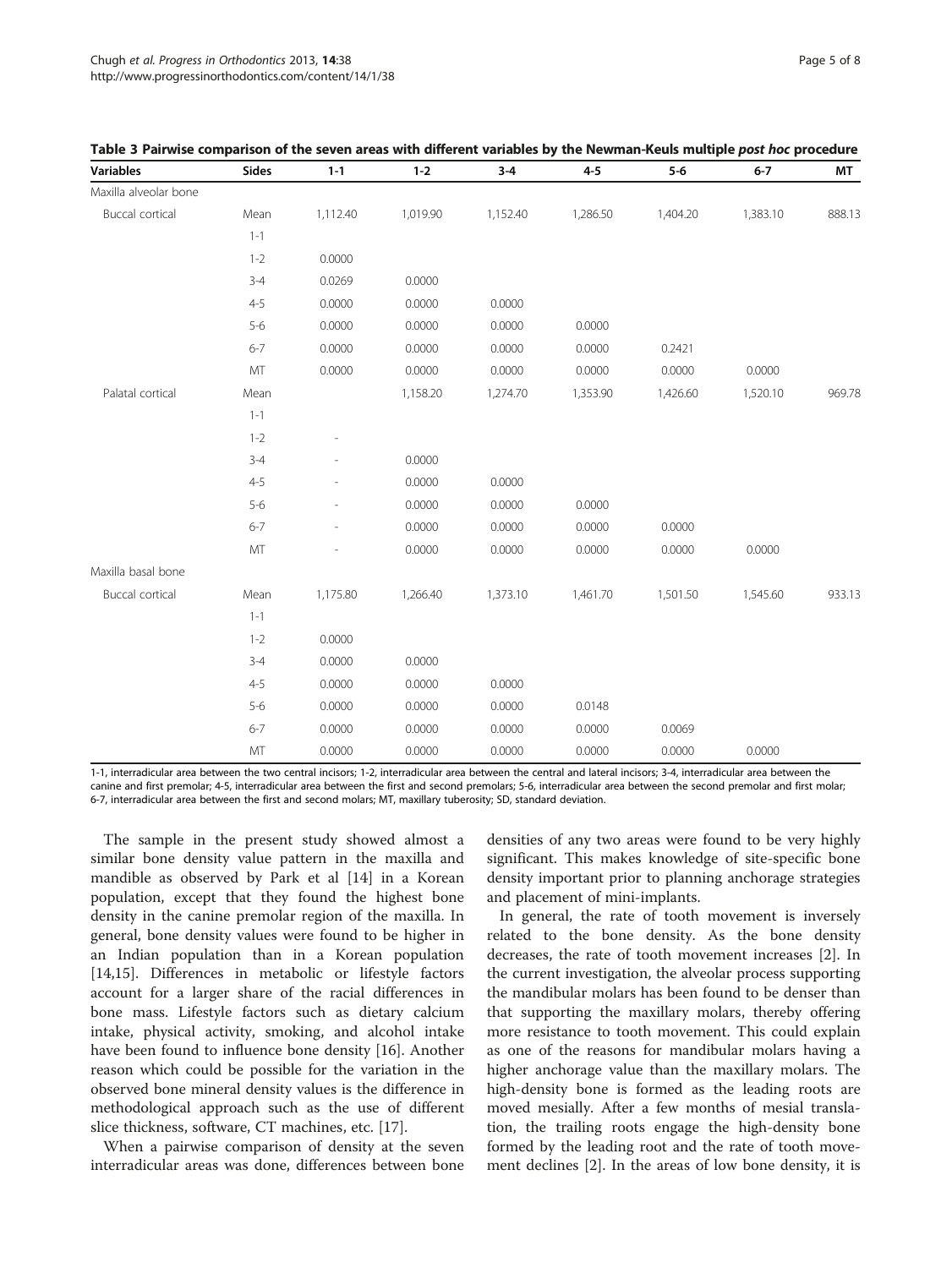| <b>Variables</b>       | <b>Sites</b> | $1 - 1$  | $1 - 2$  | $3 - 4$  | $4 - 5$  | $5-6$    | $6 - 7$  | <b>RM</b> |
|------------------------|--------------|----------|----------|----------|----------|----------|----------|-----------|
| Mandible alveolar bone |              |          |          |          |          |          |          |           |
| Buccal cortical        | Mean         | 1,237.10 | 1,266.90 | 1,362.90 | 1,472.80 | 1,528.70 | 1,613.70 | 1,720.30  |
|                        | $1 - 1$      |          |          |          |          |          |          |           |
|                        | $1 - 2$      | 0.1294   |          |          |          |          |          |           |
|                        | $3 - 4$      | 0.0000   | 0.0000   |          |          |          |          |           |
|                        | $4 - 5$      | 0.0000   | 0.0000   | 0.0000   |          |          |          |           |
|                        | $5 - 6$      | 0.0000   | 0.0000   | 0.0000   | 0.0045   |          |          |           |
|                        | $6 - 7$      | 0.0000   | 0.0000   | 0.0000   | 0.0000   | 0.0000   |          |           |
|                        | <b>RM</b>    | 0.0000   | 0.0000   | 0.0000   | 0.0000   | 0.0000   | 0.0000   |           |
| Lingual cortical       | Mean         | 1,342.70 | 1,382.80 | 1,486.60 | 1,552.00 | 1,603.10 | 1,668.30 | 1,734.20  |
|                        | $1 - 1$      |          |          |          |          |          |          |           |
|                        | $1 - 2$      | 0.0057   |          |          |          |          |          |           |
|                        | $3 - 4$      | 0.0000   | 0.0000   |          |          |          |          |           |
|                        | $4 - 5$      | 0.0000   | 0.0000   | 0.0000   |          |          |          |           |
|                        | $5 - 6$      | 0.0000   | 0.0000   | 0.0000   | 0.0004   |          |          |           |
|                        | $6 - 7$      | 0.0000   | 0.0000   | 0.0000   | 0.0000   | 0.0000   |          |           |
|                        | <b>RM</b>    | 0.0000   | 0.0000   | 0.0000   | 0.0000   | 0.0000   | 0.0000   |           |
| Mandible basal bone    |              |          |          |          |          |          |          |           |
| Buccal cortical        | Mean         | 1,459.60 | 1,518.70 | 1,567.50 | 1,638.40 | 1,684.30 | 1,729.00 | 1,549.50  |
|                        | $1 - 1$      |          |          |          |          |          |          |           |
|                        | $1 - 2$      | 0.0000   |          |          |          |          |          |           |
|                        | $3 - 4$      | 0.0000   | 0.0009   |          |          |          |          |           |
|                        | $4 - 5$      | 0.0000   | 0.0000   | 0.0000   |          |          |          |           |
|                        | $5 - 6$      | 0.0000   | 0.0000   | 0.0000   | 0.0007   |          |          |           |
|                        | $6 - 7$      | 0.0000   | 0.0000   | 0.0000   | 0.0000   | 0.0010   |          |           |
|                        | <b>RM</b>    | 0.0000   | 0.0230   | 0.1848   | 0.0000   | 0.0000   | 0.0000   |           |

#### <span id="page-5-0"></span>Table 4 Pairwise comparison of the seven sites with different variables by the Newman-Keuls multiple post hoc procedure

1-1, interradicular area between the two central incisors; 1-2, interradicular area between the central and lateral incisors; 3-4, interradicular area between the canine and first premolar; 4-5, interradicular area between the first and second premolars; 5-6, interradicular area between the second premolar and first molar; 6-7, interradicular area between the first and second molars; RM, retromolar area in the mandible; SD, standard deviation.

necessary to augment the anchorage using transpalatal arch, implants, etc. as per requirement.

Bone mineral density has been also used to establish a treatment plan to ensure thestability of implants in dentistry. During early stages, bone density appears to be the key determinant for stationary anchorage of miniimplants in the sites with inadequate cortical bone thickness because primary retention of mini-implants is achieved by mechanical means rather than through osseointegration [[15\]](#page-7-0). The mechanical distribution of stress occurs primarily where the bone is in contact with the implant [\[18](#page-7-0)]. The smaller the area of the bone contacting the implant body, the greater is the overall stress, when all other factors are equal. The bone density influences the amount of bone in contact with the implant surface. Since less dense bone is found in the posterior maxilla, it will offer less area of contact with the body of

the implant. Consequently, a greater implant surface area is required to obtain a similar amount of bone-implant contact in soft bone compared with denser bone quality. In the present study, the bone density at the maxillary tuberosity was approximately 950 HU and comparatively weak. Therefore, when placing microscrew implants in the maxillary tuberosity, longer implants should be used.

Whenever the mini-implants are placed in the thick, dense cortical bone, insertion torque increases and thereby chances of fracture or breakage of implant increases and more amount of bone is damaged [\[19](#page-7-0)]. Therefore, while placing the mini-implants in the thick and dense cortical bone area, it is advisable to use predrilling method.

The presence of the thick cortical bone in the posterior mandible and the high bone density as observed in this study might show that bone damage is possible from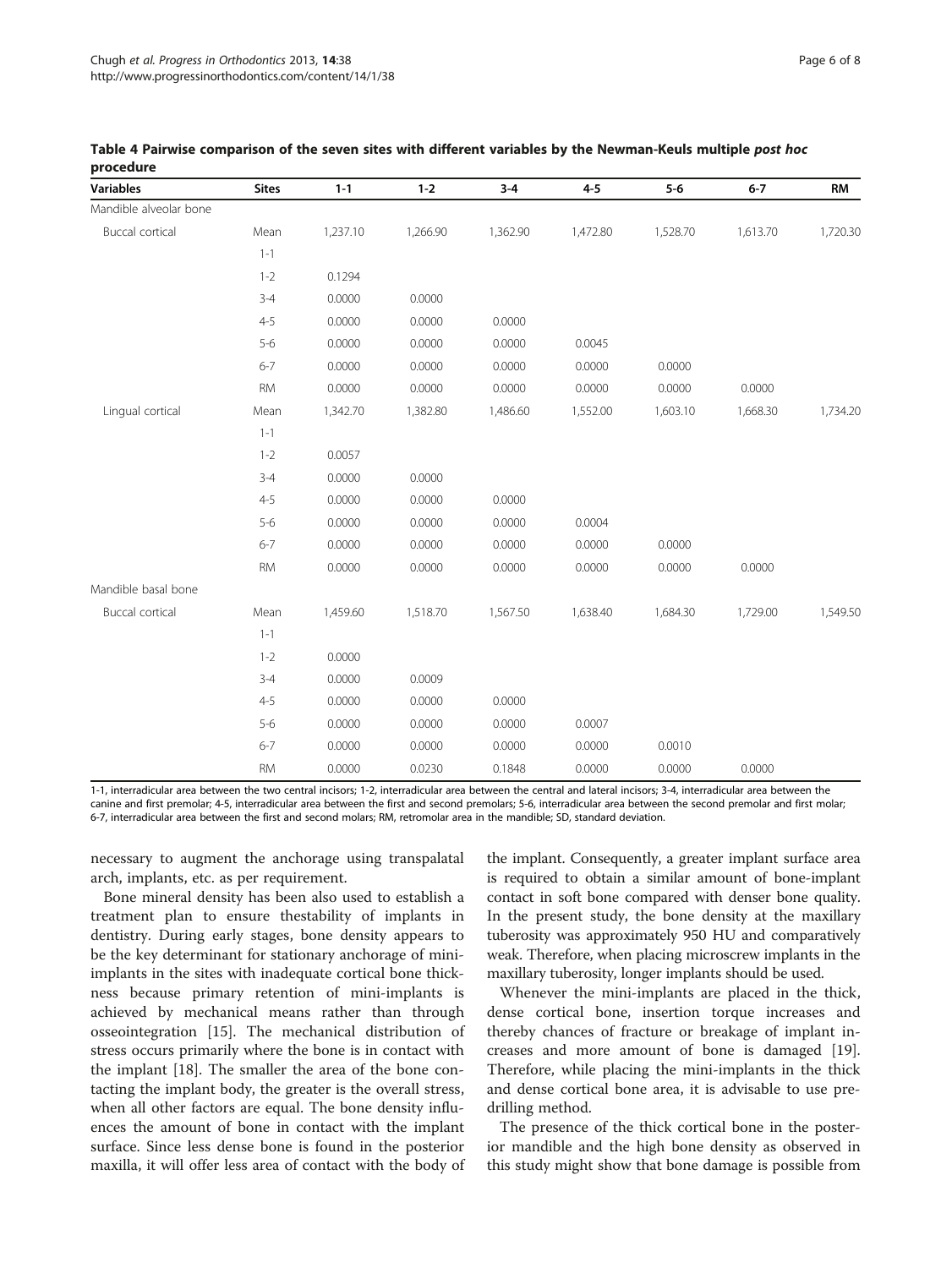<span id="page-6-0"></span>overheating during drilling. Tehemar stated that heat generation increases during drilling in dense bone. The success of a dental implant can be affected adversely if greater than 47°C of heat is generated as it is known to cause bone necrosis. Bone necrosis is found to be the result in proportion with increase in temperature and exposure time to heat [[20](#page-7-0)]. Therefore, when placing the miniimplants into the retromolar and posterior areas in the mandible, clinicians must be careful not to generate heat. Heat generation can be prevented by irrigating abundantly with a saline solution, not applying too much pressure on the bone, and not using a worn drill. Also, a large-diameter drill can be used instead of a small-diameter drill.

# Conclusions

The following conclusions were drawn from this study:

- 1. At the maxillary alveolar bone level, the highest bone density was evident in between the second premolar and first molar for both the buccal and palatal cortical bones, and between the first and second molars for the buccal cortex of the basal bone. Maxillary tuberosity showed the least density for both the alveolar and basal bones.
- 2. At the mandibular alveolar bone level, the buccal and lingual cortical plates in the midline area showed the least density and there was a progressive increase in the bone density from the midline area to the retromolar area. At the basal cortical bone level, the interradicular area between the first and second molars showed the highest bone density followed by the area betweenthe second premolar and first molar. The midline area showed the least bone density.

Knowledge of bone density in the maxilla and mandible may help correlate many of the clinical findings as well as allow the clinician to plan anchorage strategies and placement of implants with necessary precautions accordingly.

Further studies can be done to evaluate the bone density at various levels of alveolar and basal bones as well as to compare the bone density at the mini-implant recipient site using the standard radiographic method and CT in the same region of interest. A long-term clinical study of the prognostic success of CT evaluation on the longevity of the implants can be done.

# Additional file

[Additional file 1:](http://www.biomedcentral.com/content/supplementary/2196-1042-14-38-S1.docx) Graphs 1 to 4. Graph 1 Comparison between alveolar and basal bone density of the maxilla. Graph 2 Comparison between alveolar and basal bone density of the mandible. Graph 3 Comparison of the density of alveolar bone of the maxilla and mandible. Graph 4 Comparison of the density of basal bone of the maxilla and mandible.

#### **Abbreviations**

1-1: Interradicular area between the two central incisors; 1-2: Interradicular area between the central and lateral incisors; 3-4: Interradicular area between the canine and first premolar; 4-5: Interradicular area between the first and second premolars; 5-6: Interradicular area between the second premolar and first molar; 6-7: Interradicular area between the first and second molars; CT: Computed tomography; HU: Hounsfield units; MT: maxillary tuberosity; QCT: Quantitative computed tomography; RM: Retromolar area in the mandible; SD: Standard deviation.

#### Competing interests

The authors declare that they have no competing interests.

#### Authors' contributions

The work presented here was carried out in collaboration among all authors. TC and SVG defined the research theme and designed the study. TC carried out the collection of data and bone density measurements in scans, analyzed the data, interpreted the results, and drafted the manuscript. AVR and AKJ discussed the analyses, interpretation, and presentation of data. All authors read and approved the final manuscript.

#### Author details

<sup>1</sup> Consultant Orthodontist, Sarvodaya Hospital and Research Centre, Ghaziabad 201002, India. <sup>2</sup>Department of Orthodontics and Dentofacial Orthopedics, SDM College of Dental Sciences, Dharwad 580009, India. <sup>3</sup>Department of Orthodontics and Dentofacial Orthopedics, Sardar Patel Post Graduate Institute of Dental and Medical Sciences, Chaudhary Vihar, Utrathia, Raibareli Road, Lucknow 226025, India.

#### Received: 17 July 2013 Accepted: 10 September 2013 Published: 20 October 2013

#### References

- 1. Buck DL, Wheeler PW. A density comparison of human alveolar and retromolar bone. Angle Orthod. 1969; 39:133–6.
- 2. Roberts WE. Bone physiology, metabolism, and biomechanics in orthodontic practice. In: Graber TM, Vanarsdall RL, Vig KWL, editors. Orthodontics: Current Principles and Techniques. 4th ed. St Louis: Mosby; 2005: p. 221–92.
- 3. Jaffin RA, Berman CL. The excessive loss of Branemark fixtures in type IV bone: a 5-year analysis. J Periodontol. 1991; 62:2-4.
- 4. Santiago RC, de Paula FO, Fraga MR, Assis NMSP, Vitral RWF. Correlation between miniscrew stability and bone mineral density in orthodontic patients. Am J Orthod Dentofacial Orthop. 2009; 136:243–50.
- 5. Lindh C, Nilsson M, Klinge B, Peterson A. Quantitative computed tomography of trabecular bone in the mandible. Dentomaxillofac Radiol. 1996; 25:146–50.
- 6. Shapurian T, Damoulis PD, Reiser GM, Griffin TJ, Rand WM. Quantitative evaluation of bone density using the Hounsfield index. Int J Oral Maxillofac Implants. 2006; 21:290–7.
- 7. Devlin H, Horner K, Ledgerton D. A comparison of maxillary and mandibular bone mineral densities. J Prosthet Dent. 1998; 79:323-7
- 8. Sperber GH, editor. Craniofacial Development. London: BC Decker; 2001.
- 9. Moon SH, Park SH, Lim WH, Chun YS. Palatal bone density in adult subjects: implications for mini-implant placement. Angle Orthod. 2010; 80:137–44.
- 10. Johnsen SE, Svensson KG, Trulsson M. Forces applied by anterior and posterior teeth and roles of periodontal afferents during hold-and-split tasks in human subjects. Exp Brain Res. 2007; 178:126–34.
- 11. Gellrich NC, Held U, Schoen R, Pailing T, Schramm A, Bormann KH. Alveolar zygomatic buttress: a new donor site for limited preimplant augmentation procedures. J Oral Maxillofac Surg. 2007; 65:275–80.
- 12. Kim JH, Joo JY, Park YW, Cha BK, Kim SM. Study of maxillary cortical bone thickness for skeletal anchorage system. J Korean Oral Maxillofac Surg. 2002; 28:249–55.
- 13. Lim JE, Lim WH, Chun YS. Cortical bone thickness and root proximity at mandibular interradicular sites: implications for orthodontic mini-implant placement. Korean J Orthod. 2008; 38:397–406.
- 14. Park HS, Lee YJ, Jeong SH, Kwon TG. Density of the alveolar and basal bones of the maxilla and the mandible. Am J Orthod Dentofacial Orthop. 2008; 133:30–7.